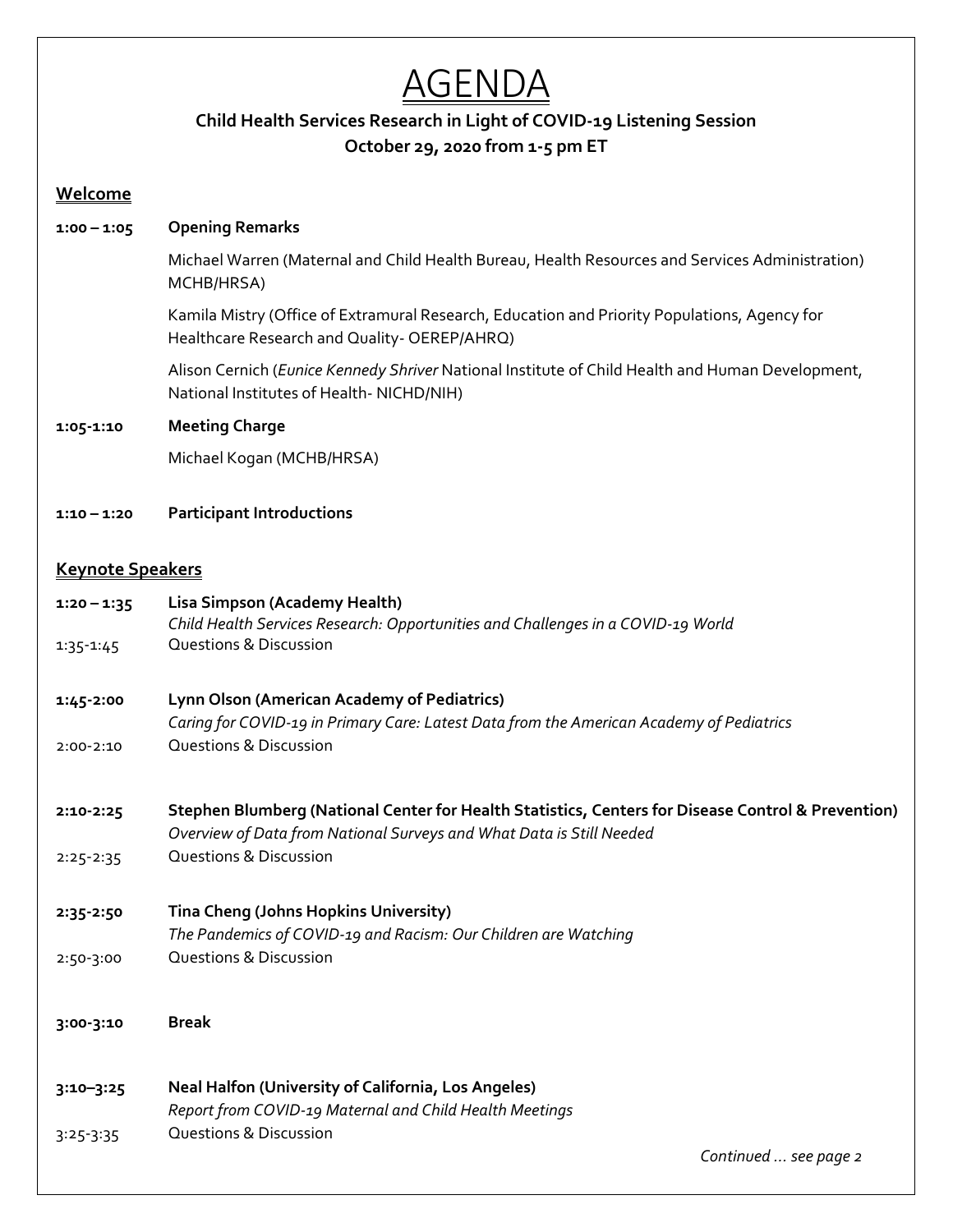#### Breakouts & Group Discussion

#### **3:35-4:10 Breakout Groups**

#### Karen Lee (NICHD/NIH)

Pre-assigned groups will discuss cross cutting themes including, *data gaps/needs* and the *role of telehealth*, *disparities*, and *child maltreatment*, in the following areas:

- 1. Child Mental Health Services
- 2. Family-Centered Care
- 3. Preventive, Subspecialty, Acute & Emergency Care Visits
- 4. Children with Special Health Care Needs
- **4:10-4:35 Report Back from Breakouts**

Kamila Mistry (AHRQ)

**4:35-4:55 Group Discussion**

Kamila Mistry (AHRQ) & Michael Kogan (MCHB/HRSA)

#### **4:55- 5:00 Wrap Up & Next Steps**

Roz King (NICHD/NIH)

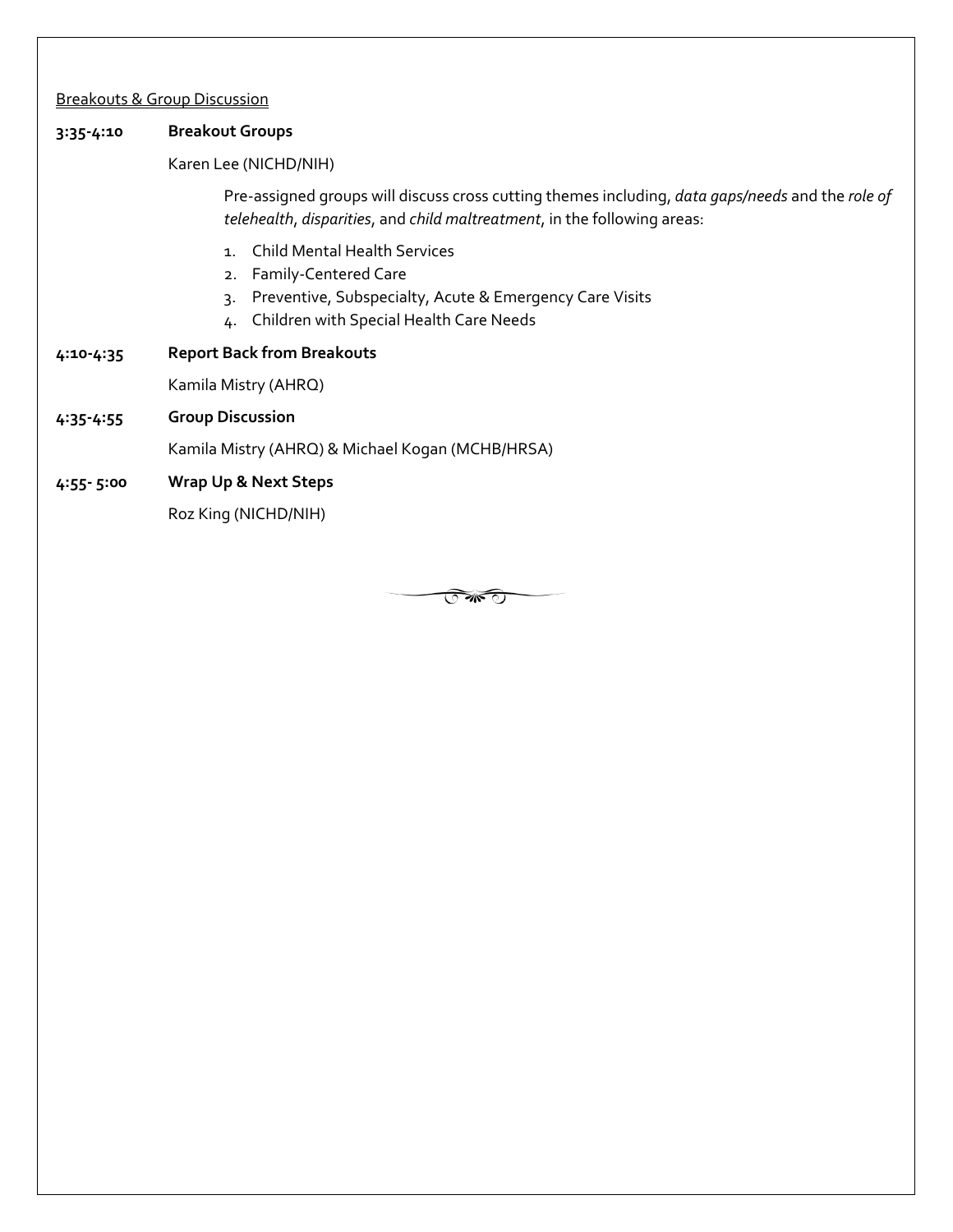# Keynote Speaker Biographies

**Child Health Services Research in Light of COVID-19 Listening Session October 29, 2020 from 1-5 pm ET**

## **Lisa Simpson (Academy Health)**

**Dr. Lisa Simpson** has been the President and Chief Executive Officer of AcademyHealth since 2011. A nationally recognized health policy researcher and pediatrician, she is a passionate advocate for the translation of research into policy and practice. Her research, and over 100 articles and commentaries in peer reviewed journals, focuses on the role of evidence and data to improve health and healthcare, particularly for children and vulnerable populations. Before joining AcademyHealth, Dr. Simpson spent eight years as a professor of pediatrics, first as an Endowed Chair in Child Health Policy at the University of South Florida and then as the Director of the Child Policy Research Center at Cincinnati Children's Hospital Medical Center and the University of Cincinnati. She served as the Deputy Director of the Agency for Healthcare Research and Quality from 1996 to 2002. Dr. Simpson serves on the Board of Directors of the Institute for Accountable Care and the National Health Council. In October 2013, Dr. Simpson was elected to the National Academy of Medicine (formerly the Institute of Medicine).

## **Lynn Olson (American Academy of Pediatrics)**

**Dr. Lynn M. Olson** is Vice President of Research at the American Academy of Pediatrics (AAP). As a trained sociologist and member of the senior leadership team, Dr. Olson supports a team of research professionals providing evidence to inform the Academy's policy making, educational, and advocacy efforts toward the mission of optimal health for all children. Included in her area are several long-standing original research programs: The Pediatric Research in Office Settings (PROS) practice-based research network, the Periodic Survey of Fellows, the Annual Survey of Graduating Residents, and the Pediatrician Life and Career Experience Study (PLACES). Lynn holds a doctorate in Sociology from Northwestern University and a bachelor's degree from St. Olaf College.

## **Stephen Blumberg (National Center for Health Statistics, Centers for Disease Control & Prevention)**

**Dr. Stephen Blumberg** is the Director of the Division of Health Interview Statistics at the National Center for Health Statistics (NCHS), a position he has held since 2017. This Division collects, processes, analyzes, and distributes household survey data from the National Health Interview Survey. These data are used widely to monitor trends in illness, disability, health insurance coverage, health care access, health care service use, and health behaviors. Prior to assuming this role, Dr. Blumberg was senior scientist and lead statistician for the National Survey of Children with Special Health Care Needs and the National Survey of Children's Health. His published research is focused on children's health, yet he also regularly publishes on the prevalence and characteristics of wireless-only households. His honors include the Young Professional Achievement award from the Coalition for Excellence in Maternal and Child Health Epidemiology and the Warren J. Mitofsky Innovators Award from the American Association for Public Opinion Research (AAPOR). He is currently a member of the Federal Committee on Statistical Methodology, and has served as President of DC-AAPOR, as Chair of the AAPOR Standards Committee, and as Chair (for 14 years) of the NCHS Research Ethics Review Board. Dr. Blumberg has a PhD in Social Psychology from the University of Texas at Austin.

## **Tina Cheng (Johns Hopkins University)**

**Dr. Tina Cheng** is completing 18 years at Johns Hopkins University where she has been the Given Foundation Professor of Pediatrics, Director of the Department of Pediatrics for the School of Medicine with joint appointment in the Bloomberg School of Public Health and Pediatrician-in-Chief of The Johns Hopkins Hospital. She will be joining Cincinnati Children's Hospital Medical Center and University of Cincinnati as the BK Rachford Professor of Pediatrics, Chair of the Department of Pediatrics, Director of the Research Institute, and Chief Medical Officer. Dr. Cheng